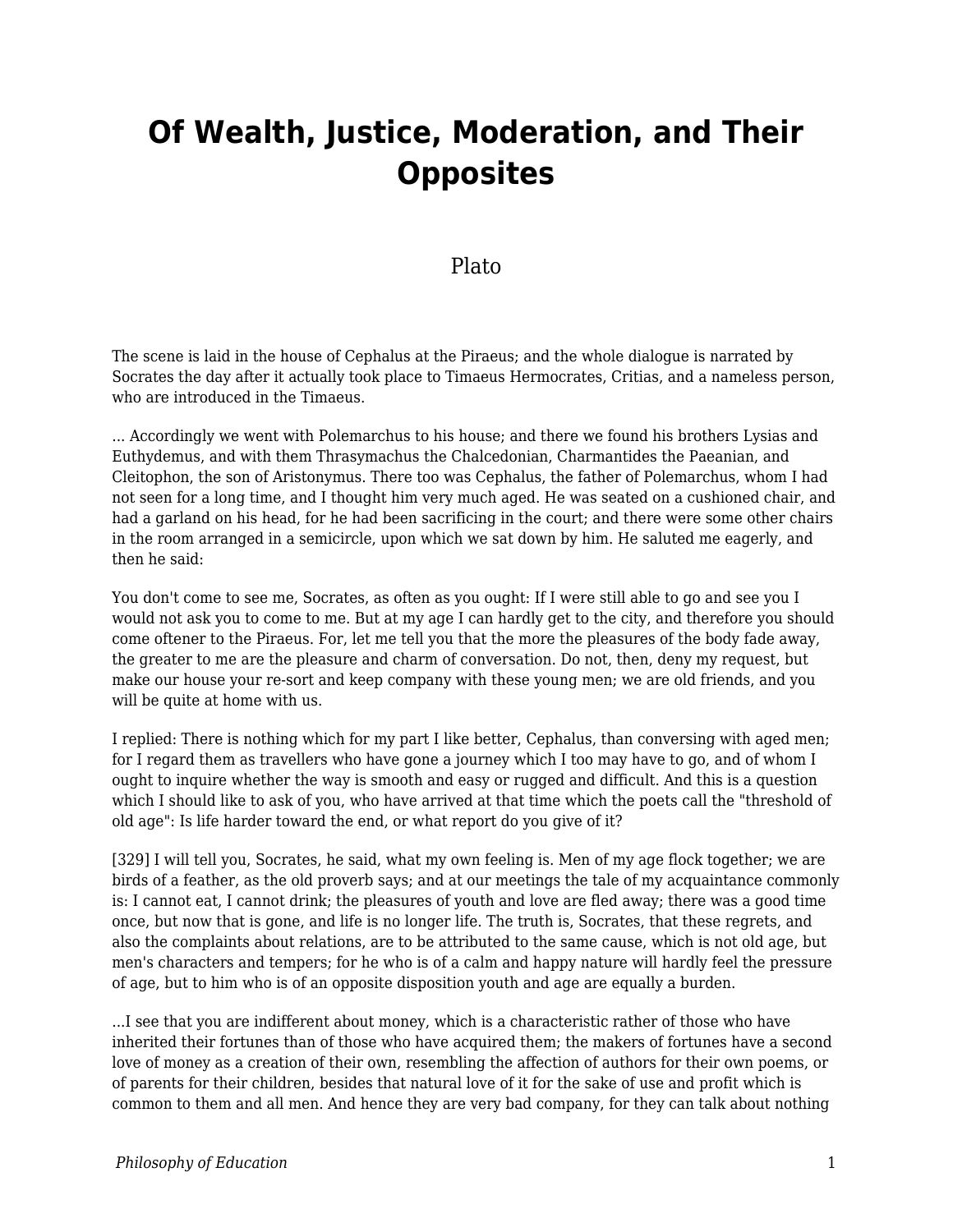but the praises of wealth.

That is true, he said.

Yes, that is very true, but may I ask another question?-- What do you consider to be the greatest blessing which you have reaped from your wealth?

One, he said, of which I could not expect easily to convince others. ... [331] But to him who is conscious of no sin, sweet hope, as Pindar charmingly says, is the kind nurse of his age:

"Hope," he says, "cherishes the soul of him who lives in justice and holiness, and is the nurse of his age and the companion of his journey-- hope which is mightiest to sway the restless soul of man."

How admirable are his words! And the great blessing of riches, I do not say to every man, but to a good man, is, that he has had no occasion to deceive or to defraud others, either intentionally or unintentionally; and when he departs to the world below he is not in any apprehension about offerings due to the gods or debts which he owes to men. Now to this peace of mind the possession of wealth greatly contributes; and therefore I say, that, setting one thing against another, of the many advantages which wealth has to give, to a man of sense this is in my opinion the greatest.

Well said, Cephalus, I replied; but as concerning justice, what is it?-to speak the truth and to pay your debts--no more than this? And even to this are there not exceptions? Suppose that a friend when in his right mind has deposited arms with me and he asks for them when he is not in his right mind, ought I to give them back to him? No one would say that I ought or that I should be right in doing so, any more than they would say that I ought always to speak the truth to one who is in his condition.

You are quite right, he replied.

But then, I said, speaking the truth and paying your debts is not a correct definition of justice.

Quite correct, Socrates, if Simonides is to be believed, said Polemarchus, interposing...[332]

[Cephalus]...he thinks that a friend ought always to do good to a friend, and never evil.

You mean that the return of a deposit of gold which is to the injury of the receiver, if the two parties are friends, is not the repayment of a debt--that is what you would imagine him to say?

Yes.

And are enemies also to receive what we owe to them?

To be sure, he said, they are to receive what we owe them; and an enemy, as I take it, owes to an enemy that which is due or proper to him--that is to say, evil.

...And so, you and Homer and Simonides are agreed that justice is an art of theft; to be practised, however, "for the good of friends and for the harm of enemies"--that was what you were saying?

No, certainly not that, though I do not now know what I did say; but I still stand by the latter words.

Well, there is another question: By friends and enemies do we mean those who are so really, or only in seeming?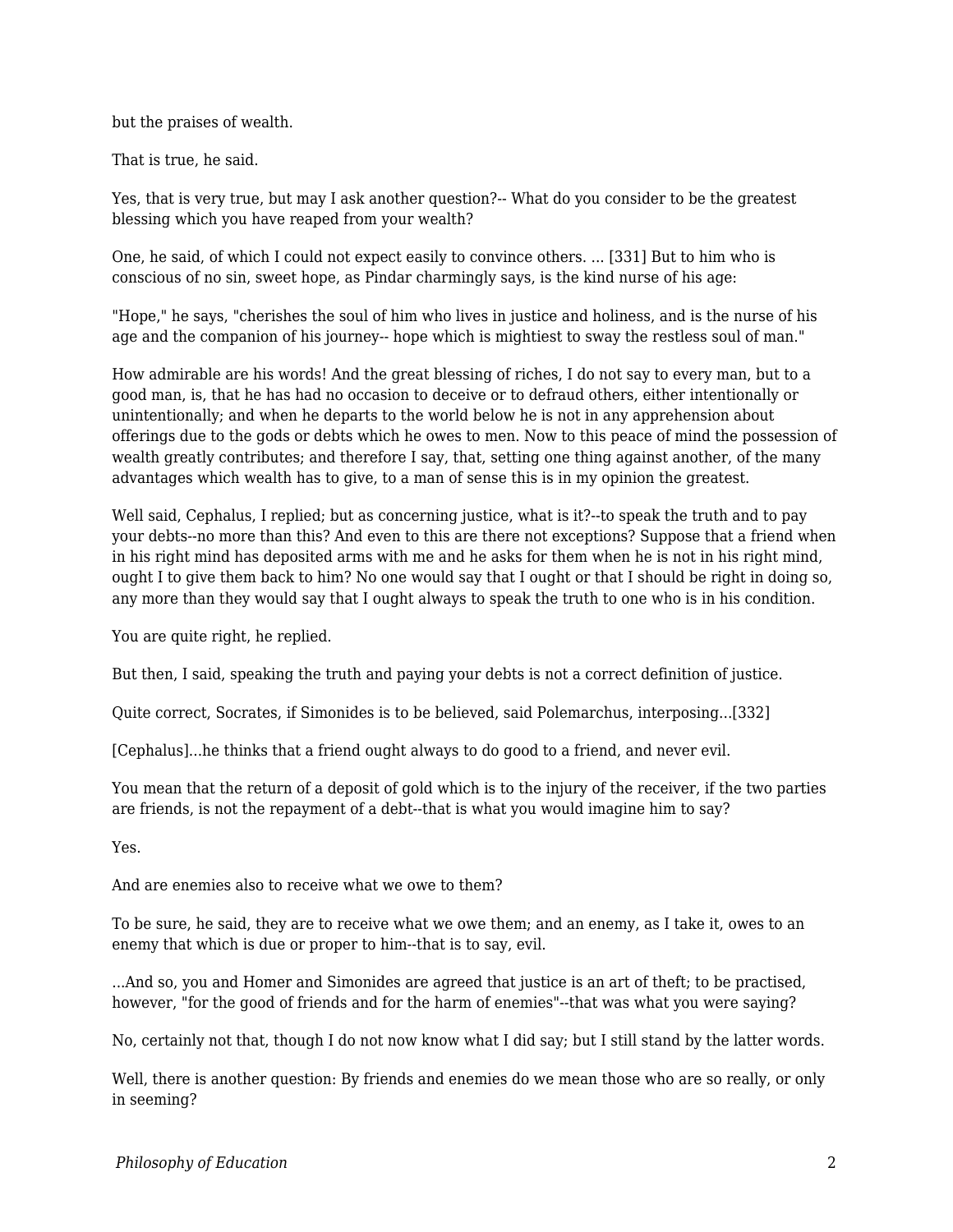Surely, he said, a man may be expected to love those whom he thinks good, and to hate those whom he thinks evil.

Yes, but do not persons often err about good and evil: many who are not good seem to be so, and conversely?

That is true.

Then to them the good will be enemies and the evil will be their friends?

True.

And in that case they will be right in doing good to the evil and evil to the good?

Clearly.

But the good are just and would not do an injustice?

True.

Then according to your argument it is just to injure those who do no wrong?

Nay, Socrates; the doctrine is immoral.

Then I suppose that we ought to do good to the just and harm to the unjust?

I like that better.

... We should rather say that he is a friend who is, as well as seems, good; [335] and that he who seems only and is not good, only seems to be and is not a friend; and of an enemy the same may be said.

You would argue that the good are our friends and the bad our enemies?

Yes.

And instead of saying simply as we did at first, that it is just to do good to our friends and harm to our enemies, we should further say: It is just to do good to our friends when they are good, and harm to our enemies when they are evil?

Yes, that appears to me to be the truth.

But ought the just to injure anyone at all?

... Several times in the course of the discussion Thrasymachus had made an attempt to get the argument into his own hands, and had been put down by the rest of the company, who wanted to hear the end. But when Polemarchus and I had done speaking and there was a pause, he could no longer hold his peace; and, gathering himself up, he came at us like a wild beast, seeking to devour us. We were quite panic-stricken at the sight of him.

He roared out to the whole company: What folly, Socrates, has taken possession of you all? And why,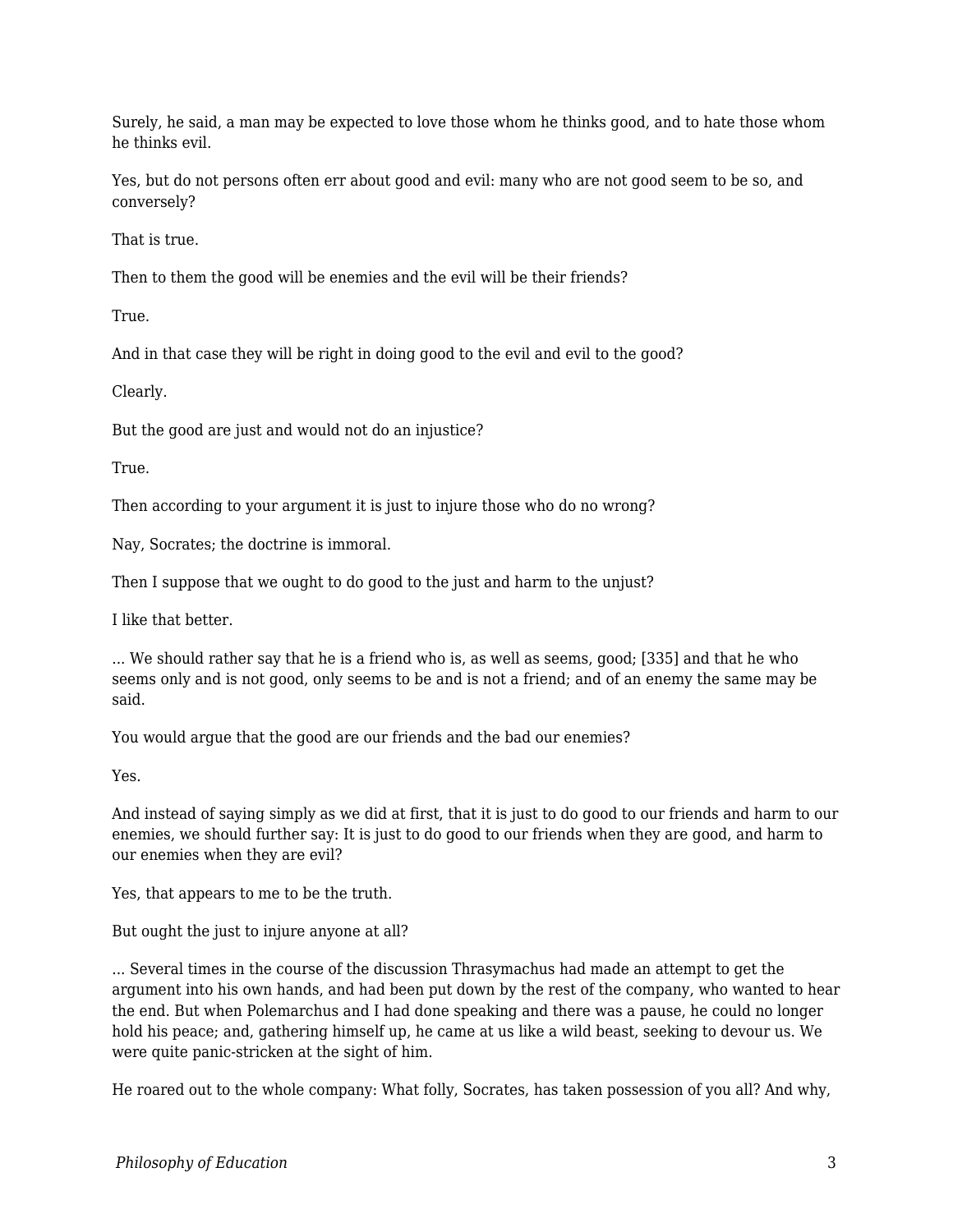sillybillies, do you knock under to one another? I say that if you want really to know what justice is, you should not only ask but answer, and you should not seek honor to yourself from the refutation of an opponent, but have your own answer; for there is many a one who can ask and cannot answer. And now I will not have you say that justice is duty or advantage or profit or gain or interest, for this sort of nonsense will not do for me; I must have clearness and accuracy.

... Thrasymachus, I said, with a quiver, don't be hard upon us. Polemarchus and I may have been guilty of a little mistake in the argument, but I can assure you that the error was not intentional. If we were seeking for a piece of gold, you would not imagine that we were "knocking under to one another," and so losing our chance of finding it. And why, when we are seeking for justice, a thing more precious than many pieces of gold, do you say that we are weakly yielding to one another and not doing our utmost to get at the truth? Nay, my good friend, we are most willing and anxious to do so, but the fact is that we cannot. And if so, you people who know all things should pity us and not be angry with us. ...[338]

...Will you then kindly answer, for the edification of the company and of myself?

Glaucon and the rest of the company joined in my request, and Thrasymachus, as anyone might see, was in reality eager to speak; for he thought that he had an excellent answer, and would distinguish himself. But at first he affected to insist on my answering; at length he consented to begin. Behold, he said, the wisdom of Socrates; he refuses to teach himself, and goes about learning of others, to whom he never even says, Thank you.

That I learn of others, I replied, is quite true; but that I am ungrateful I wholly deny. Money I have none, and therefore I pay in praise, which is all I have; and how ready I am to praise anyone who appears to me to speak well you will very soon find out when you answer; for I expect that you will answer well.

Listen, then, he said; I proclaim that justice is nothing else than the interest of the stronger. And now why do you not praise me? But of course you won't.

Let me first understand you, I replied. Justice, as you say, is the interest of the stronger. What, Thrasymachus, is the meaning of this? You cannot mean to say that because Polydamas, the pancratiast, is stronger than we are, and finds the eating of beef conducive to his bodily strength, that to eat beef is therefore equally for our good who are weaker than he is, and right and just for us?

That's abominable of you, Socrates; you take the words in the sense which is most damaging to the argument.

Not at all, my good sir, I said; I am trying to understand them; and I wish that you would be a little clearer.

Well, he said, have you never heard that forms of government differ--there are tyrannies, and there are democracies, and there are aristocracies?

Yes, I know.

And the government is the ruling power in each State?

Certainly.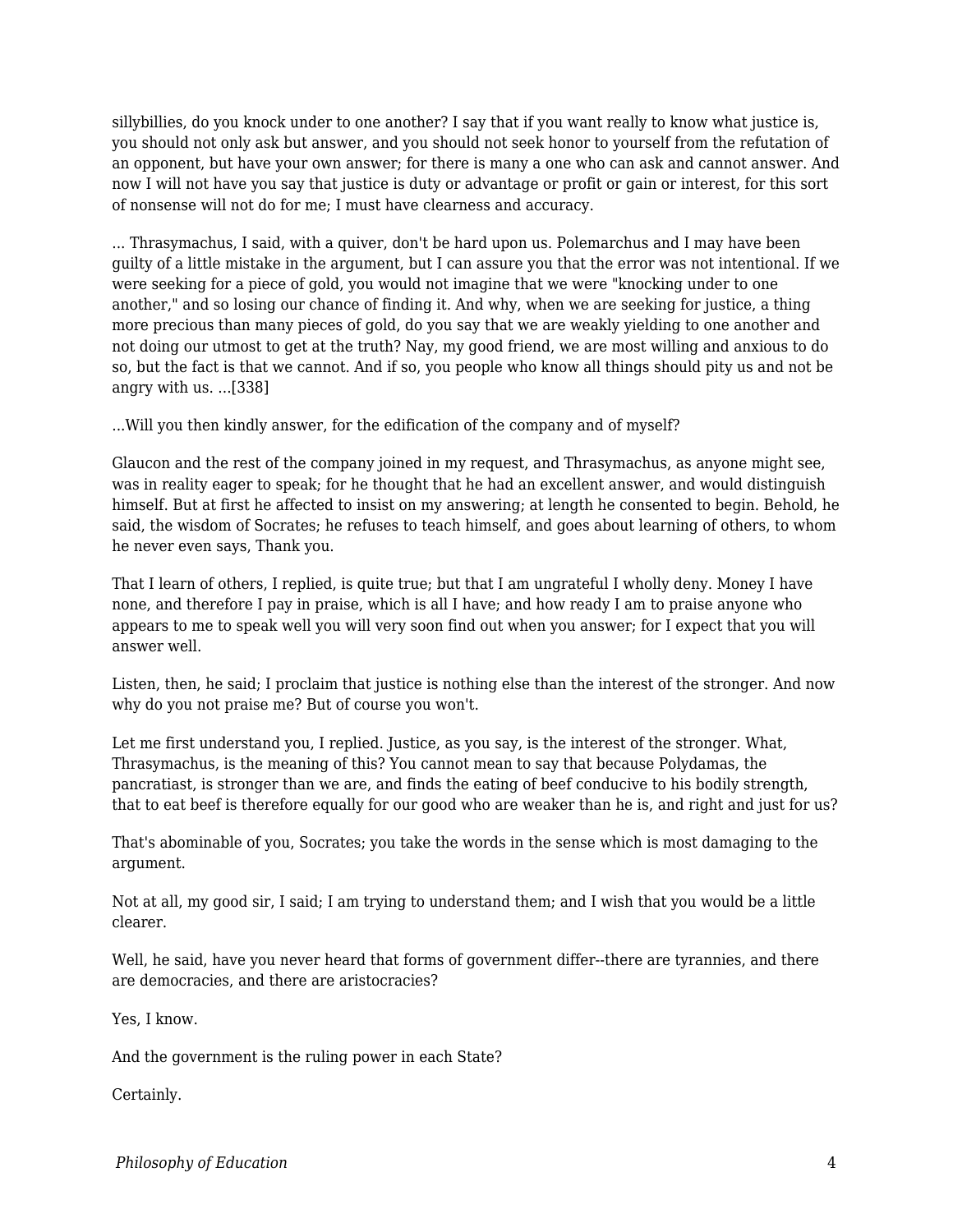And the different forms of government make laws democratical, aristocratical, tyrannical, with a view to their several interests; and these laws, which are made by them for their own interests, are the justice which they deliver to their subjects, and him who transgresses them they punish as a breaker of the law, and unjust. And that is what I mean when I say that in all States there is the same principle of justice, which is the interest of the government; and as the government must be supposed to have power, [339] the only reasonable conclusion is that everywhere there is one principle of justice, which is the interest of the stronger.

Now I understand you, I said; and whether you are right or not I will try to discover...

...Do you admit that it is just for subjects to obey their rulers?

I do.

But are the rulers of States absolutely infallible, or are they sometimes liable to err?

To be sure, he replied, they are liable to err?

Then in making their laws they may sometimes make them rightly, and sometimes not?

True.

When they make them rightly, they make them agreeably to their interest; when they are mistaken, contrary to their interest; you admit that?

Yes.

And the laws which they make must be obeyed by their subjects--and that is what you call justice?

Doubtless.

Then justice, according to your argument, is not only obedience to the interest of the stronger, but the reverse?

What is that you are saying? he asked.

...Then you must also have acknowledged justice not to be for the interest of the stronger, when the rulers unintentionally command things to be done which are to their own injury. For if, as you say, justice is the obedience which the subject renders to their commands, in that case, O wisest of men, is there any escape from the conclusion that the weaker are commanded to do, not what is for the interest, but what is for the injury of the stronger?

Nothing can be clearer, Socrates, said Polemarchus. [340]

...Tell me, Thrasymachus, I said, did you mean by justice what the stronger thought to be his interest, whether really so or not?

Certainly not, he said. Do you suppose that I call him who is mistaken the stronger at the time when he is mistaken?

...No artist or sage or ruler errs at the time when he is what his name implies; though he is commonly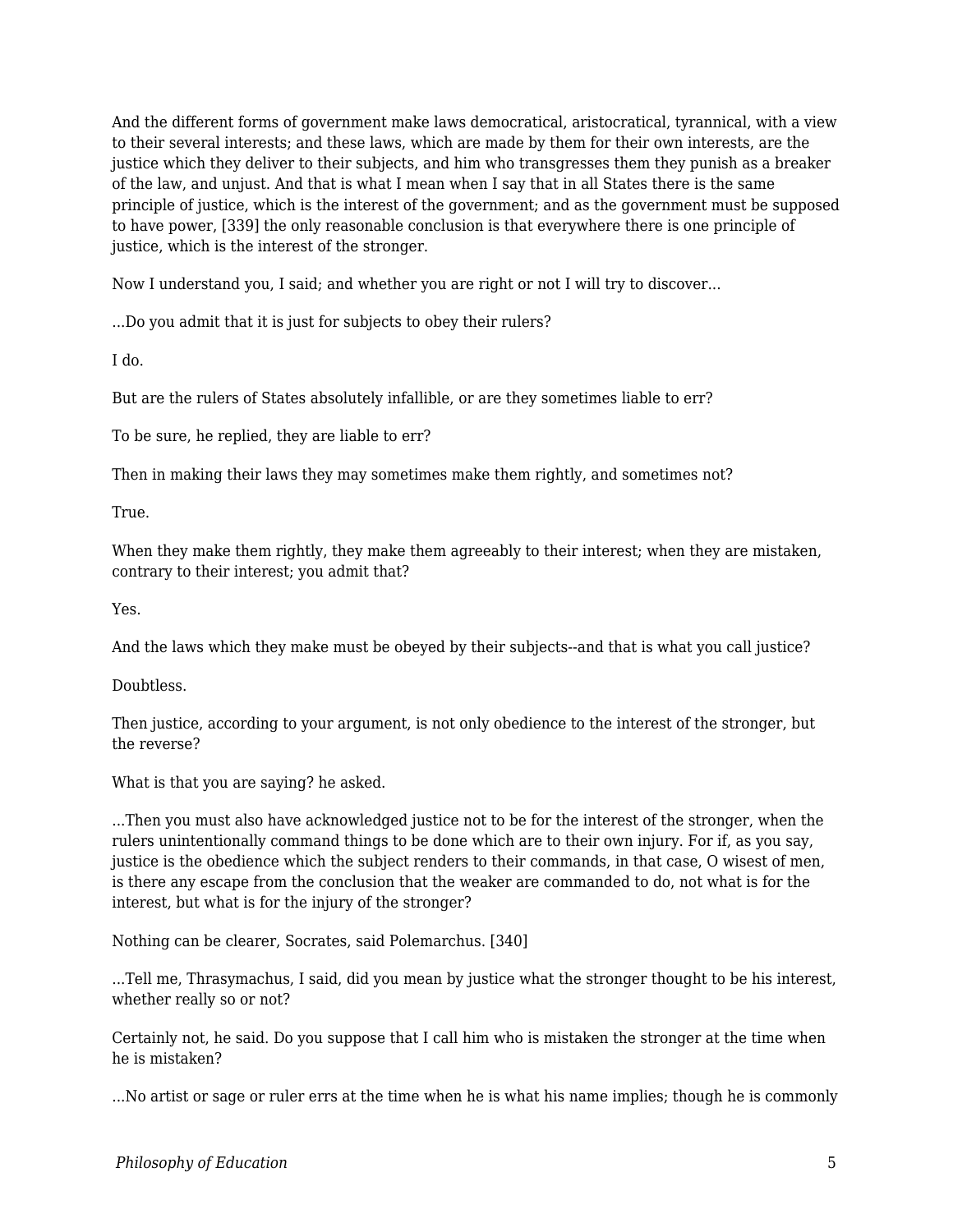said to err, and I adopted the common mode of speaking. But to be perfectly accurate, since you are such a lover of accuracy, we should say that the ruler, in so far as he is a ruler, is unerring, [341] and, being unerring, always commands that which is for his own interest; and the subject is required to execute his commands; and therefore, as I said at first and now repeat, justice is the interest of the stronger.

...does every art require another supplementary art to provide for its interests, and that another and another without end? Or have the arts to look only after their own interests? Or have they no need either of themselves or of another?--having no faults or defects, they have no need to correct them, either by the exercise of their own art or of any other; they have only to consider the interest of their subject-matter. For every art remains pure and faultless while remaining true--that is to say, while perfect and unimpaired. Take the words in your precise sense, and tell me whether I am not right.

#### Yes, clearly.

Then medicine does not consider the interest of medicine, but the interest of the body?

... Then, I said, no science or art considers or enjoins the interest of the stronger or superior, but only the interest of the subject and weaker?

He made an attempt to contest this proposition also, but finally acquiesced.

Then, I continued, no physician, in so far as he is a physician, considers his own good in what he prescribes, but the good of his patient; for the true physician is also a ruler having the human body as a subject, and is not a mere money-maker; that

has been admitted?

Yes.

... Then, I said, Thrasymachus, there is no one in any rule who, in so far as he is a ruler, considers or enjoins what is for his own interest, but always what is for the interest of his subject or suitable to his art; to that he looks, and that alone he considers in everything which he says and does.

[343] When we had got to this point in the argument, ...everyone saw that the definition of justice had been completely upset, Thrasymachus, instead of replying to me,...so entirely astray are you in your ideas about the just and unjust as not even to know that justice and the just are in reality another's good; that is to say, the interest of the ruler and stronger, and the loss of the subject and servant; and injustice the opposite; for the unjust is lord over the truly simple and just: he is the stronger, and his subjects do what is for his interest, and minister to his happiness, which is very far from being their own. Consider further, most foolish Socrates, that the just is always a loser in comparison with the unjust. First of all, in private contracts: wherever the unjust is the partner of the just you will find that, when the partnership is dissolved, the unjust man has always more and the just less. Secondly, in their dealings with the State: when there is an income-tax, the just man will pay more and the unjust less on the same amount of income; and when there is anything to be received the one gains nothing and the other much. Observe also what happens when they take an office; there is the just man neglecting his affairs and perhaps suffering other losses, and getting nothing out of the public, because he is just; moreover he is hated by his friends and acquaintance for refusing to serve them in unlawful ways. [344] But all this is reversed in the case of the unjust man. I am speaking, as before, of injustice on a large scale in which the advantage of the unjust is most apparent; and my meaning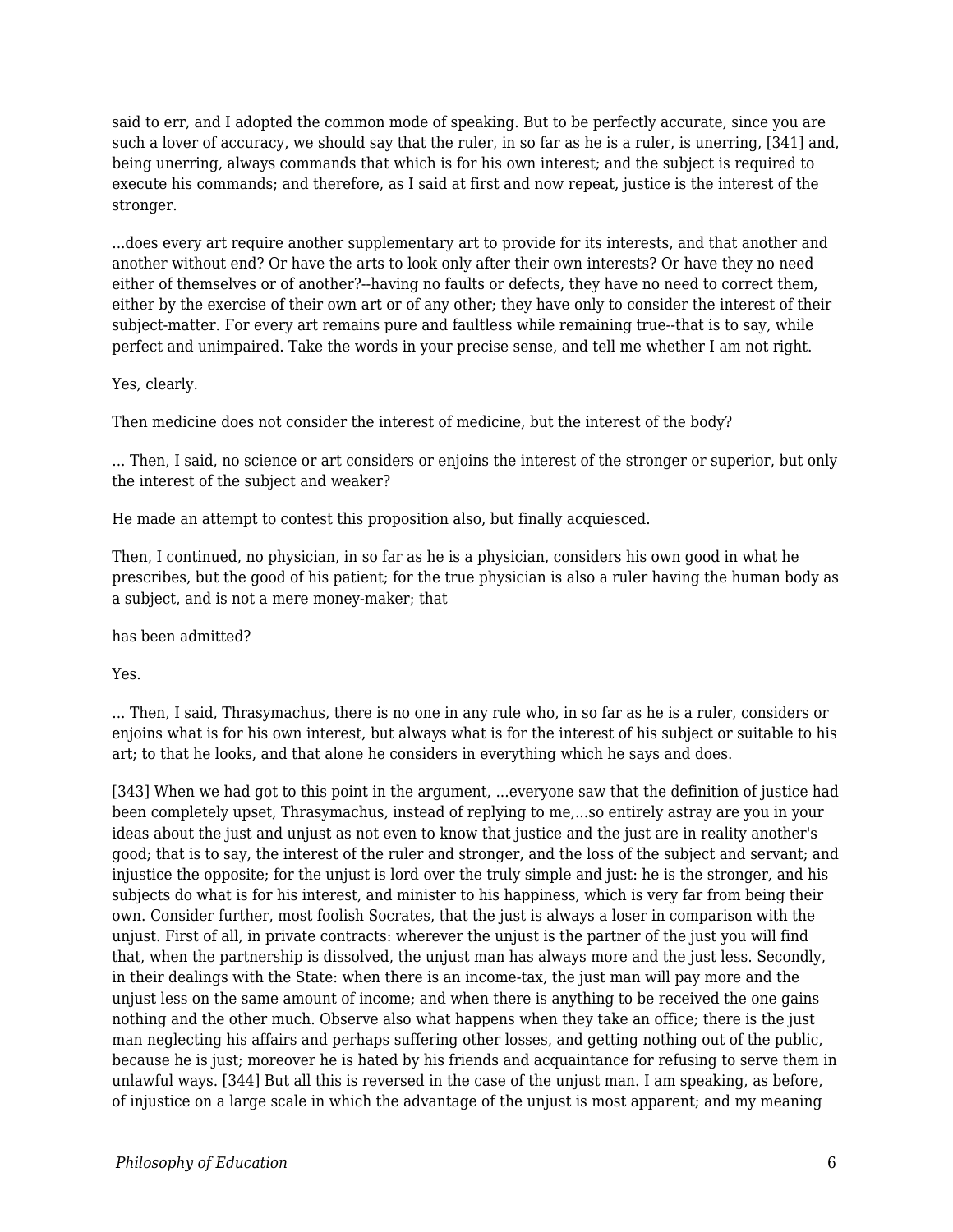will be most clearly seen if we turn to that highest form of injustice in which the criminal is the happiest of men, and the sufferers or those who refuse to do injustice are the most miserable--that is to say tyranny, which by fraud and force takes away the property of others, not little by little but wholesale; comprehending in one, things sacred as well as profane, private and public; for which acts of wrong, if he were detected perpetrating any one of them singly, he would be punished and incur great disgrace--they who do such wrong in particular cases are called robbers of temples, and manstealers and burglars and swindlers and thieves. But when a man besides taking away the money of the citizens has made slaves of them, then, instead of these names of reproach, he is termed happy and blessed, not only by the citizens but by all who hear of his having achieved the consummation of injustice. For mankind censure injustice, fearing that they may be the victims of it and not because they shrink from committing it. And thus, as I have shown, Socrates, injustice, when on a sufficient scale, has more strength and freedom and mastery than justice; and, as I said at first, justice is the interest of the stronger, whereas injustice is a man's own profit and interest.

Thrasymachus, when he had thus spoken, having, like a bath-man, deluged our ears with his words, had a mind to go away. But the company would not let him; they insisted that he should remain and defend his position; and I myself added my

own humble request that he would not leave us. Thrasymachus, I said to him, excellent man, how suggestive are your remarks! And are you going to run away before you have fairly taught or learned whether they are true or not?... [345] ...For my own part I openly declare that I am not convinced, and that I do not believe injustice to be more gainful than justice, even if uncontrolled and allowed to have free play. For, granting that there may be an unjust man who is able to commit injustice either by fraud or force, still this does not convince me of the superior advantage of injustice, and there may be others who are in the same predicament with myself. Perhaps we may be wrong; if so, you in your wisdom should convince us that we are mistaken in preferring justice to injustice.

And how am I to convince you, he said, if you are not already convinced by what I have just said; what more can I do for you? Would you have me put the proof bodily into your souls?

Heaven forbid! I said; I would only ask you to be consistent; or, if you change, change openly and let there be no deception.

...Then now, Thrasymachus, there is no longer any doubt that neither arts nor governments provide for their own interests; but, as we were before saying, they rule and provide for the interests of their subjects who are the weaker and not the

stronger--to their good they attend and not to the good of the superior. And this is the reason, my dear Thrasymachus, why, as I was just now saying, no one is willing to govern; because no one likes to take in hand the reformation of evils which are not his concern, without remuneration. For, [347] in the execution of his work, and in giving his orders to another, the true artist does not regard his own interest, but always that of his subjects; and therefore in order that rulers may be willing to rule, they must be paid in one of three modes of payment, money, or honor, or a penalty for refusing.

What do you mean, Socrates? said Glaucon. The first two modes of payment are intelligible enough, but what the penalty is I do not understand, or how a penalty can be a payment.

You mean that you do not understand the nature of this payment which to the best men is the great inducement to rule? Of course you know that ambition and avarice are held to be, as indeed they are, a disgrace?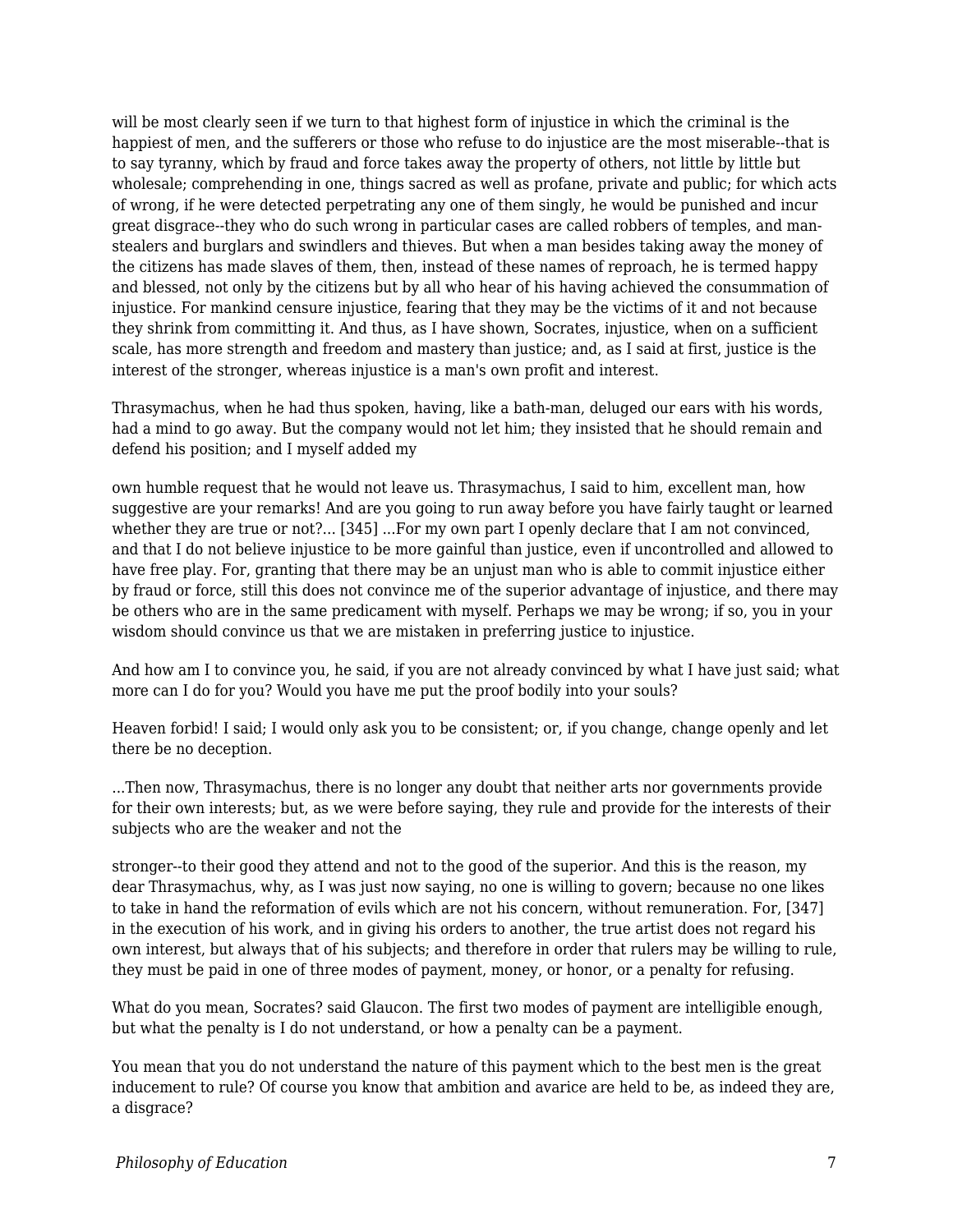#### Very true.

And for this reason, I said, money and honor have no attraction for them; good men do not wish to be openly demanding payment for governing and so to get the name of hirelings, nor by secretly helping themselves out of the public revenues to get the name of thieves. And not being ambitious they do not care about honor. Wherefore necessity must be laid upon them, and they must be induced to serve from the fear of punishment. And this, as I imagine, is the reason why the forwardness to take office, instead of waiting to be compelled, has been deemed dishonorable. Now the worst part of the punishment is that he who refuses to rule is liable to be ruled by one who is worse than himself. And the fear of this, as I conceive, induces the good to take office, not because they would, but because they cannot help--not under the idea that they are going to have any benefit or enjoyment themselves, but as a necessity, and because they are not able to commit the task of ruling to anyone who is better than themselves, or indeed as good. For there is reason to think that if a city were composed entirely of good men, then to avoid office would be as much an object of contention as to obtain office is at present; then we should have plain proof that the true ruler is not meant by nature to regard his own interest, but that of his subjects; and everyone who knew this would choose rather to receive a benefit from another than to have the trouble of conferring one. So far am I from agreeing with Thrasymachus that justice is the interest of the stronger. This latter question need not be further discussed at present; but when Thrasymachus says that the life of the unjust is more advantageous than that of the just, his new statement appears to me to be of a far more serious character. Which of us has spoken truly? And which sort of life, Glaucon, do you prefer?

I for my part deem the life of the just to be the more advantageous, he answered.

[348] Did you hear all the advantages of the unjust which Thrasymachus was rehearsing?

Yes, I heard him, he replied, but he has not convinced me.

Then shall we try to find some way of convincing him, if we can, that he is saying what is not true?

Most certainly, he replied.

...Well, then, Thrasymachus, I said, suppose you begin at the beginning and answer me. You say that perfect injustice is more gainful than perfect justice?...

And do the unjust appear to you to be wise and good?

Yes, he said; at any rate those of them who are able to be perfectly unjust, and who have the power of subduing States and nations; but perhaps you imagine me to be talking of cutpurses.

Even this profession, if undetected, has advantages, though they are not to be compared with those of which I was just now speaking.

I do not think that I misapprehend your meaning, Thrasymachus, I replied; but still I cannot hear without amazement that you class injustice with wisdom and virtue, and justice with the opposite.

Certainly I do so class them.

Now, I said, you are on more substantial and almost unanswerable ground; for if the injustice which you were maintaining to be profitable had been admitted by you as by others to be vice and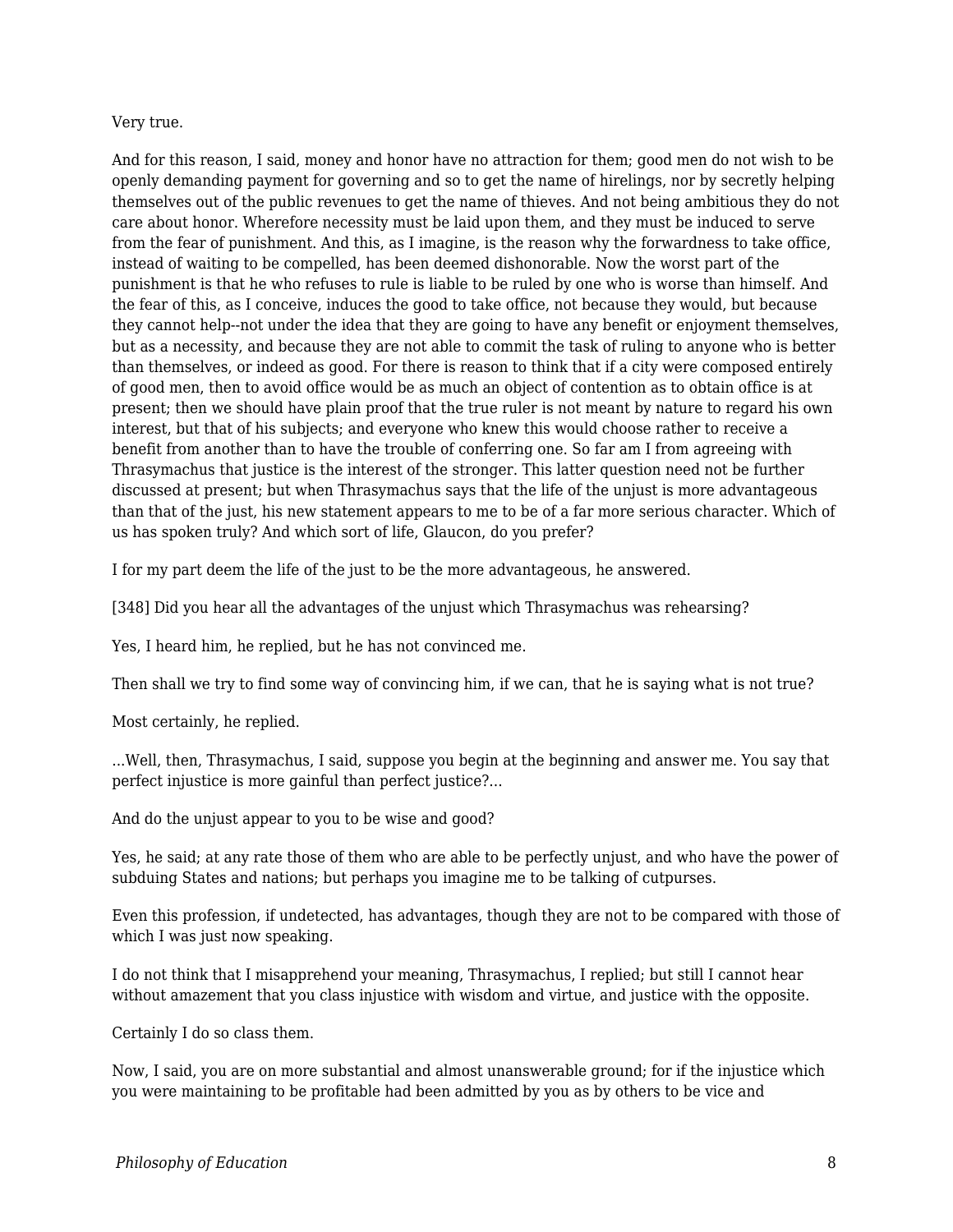deformity, an answer might have been given to you on received principles; [349] but now I perceive that you will call injustice honorable and strong, and to the unjust you will attribute all the qualities which were attributed by us before to the just, seeing that you do not hesitate to rank injustice with wisdom and virtue.

You have guessed most infallibly, he replied.

Then I certainly ought not to shrink from going through with the argument so long as I have reason to think that you, Thrasymachus, are speaking your real mind; for I do believe that you are now in earnest and are not amusing yourself at our expense.

I may be in earnest or not, but what is that to you?--to refute the argument is your business.

Very true, I said; that is what I have to do: But will you be so good as answer yet one more question? Does the just man try to gain any advantage over the just?

Far otherwise; if he did he would not be the simple amusing creature which he is.

We may put the matter thus, I said--the just does not desire more than his like, but more than his unlike, whereas the unjust desires more than both his like and his unlike?

Nothing, he said, can be better than that statement.

...[the argument is developed]...

Then the just is like the wise and good, and the unjust like the evil and ignorant?

That is the inference.

And each of them is such as his like is?

That was admitted.

Then the just has turned out to be wise and good, and the unjust evil and ignorant.

Thrasymachus made all these admissions, not fluently, as I repeat them, but with extreme reluctance; it was a hot summer's day, and the perspiration poured from him in torrents; and then I saw what I had never seen before, Thrasymachus blushing. As we were now agreed that justice was virtue and wisdom, and injustice vice and ignorance, I proceeded to another point: Well, I said, Thrasymachus, that matter is now settled; but were we not also saying that injustice had strength--do you remember?

Yes, I remember, he said, but do not suppose that I approve of what you are saying or have no answer...

Then I will repeat the question which I asked before, in order that our examination of the relative nature of justice and injustice [351] may be carried on regularly. A statement was made that injustice is stronger and more powerful than justice, but now justice, having been identified with wisdom and virtue, is easily shown to be stronger than injustice, if injustice is ignorance; this can no longer be questioned by anyone. But I want to view the matter, Thrasymachus, in a different way: You would not deny that a State may be unjust and may be unjustly attempting to enslave other States, or may have already enslaved them, and may be holding many of them in subjection?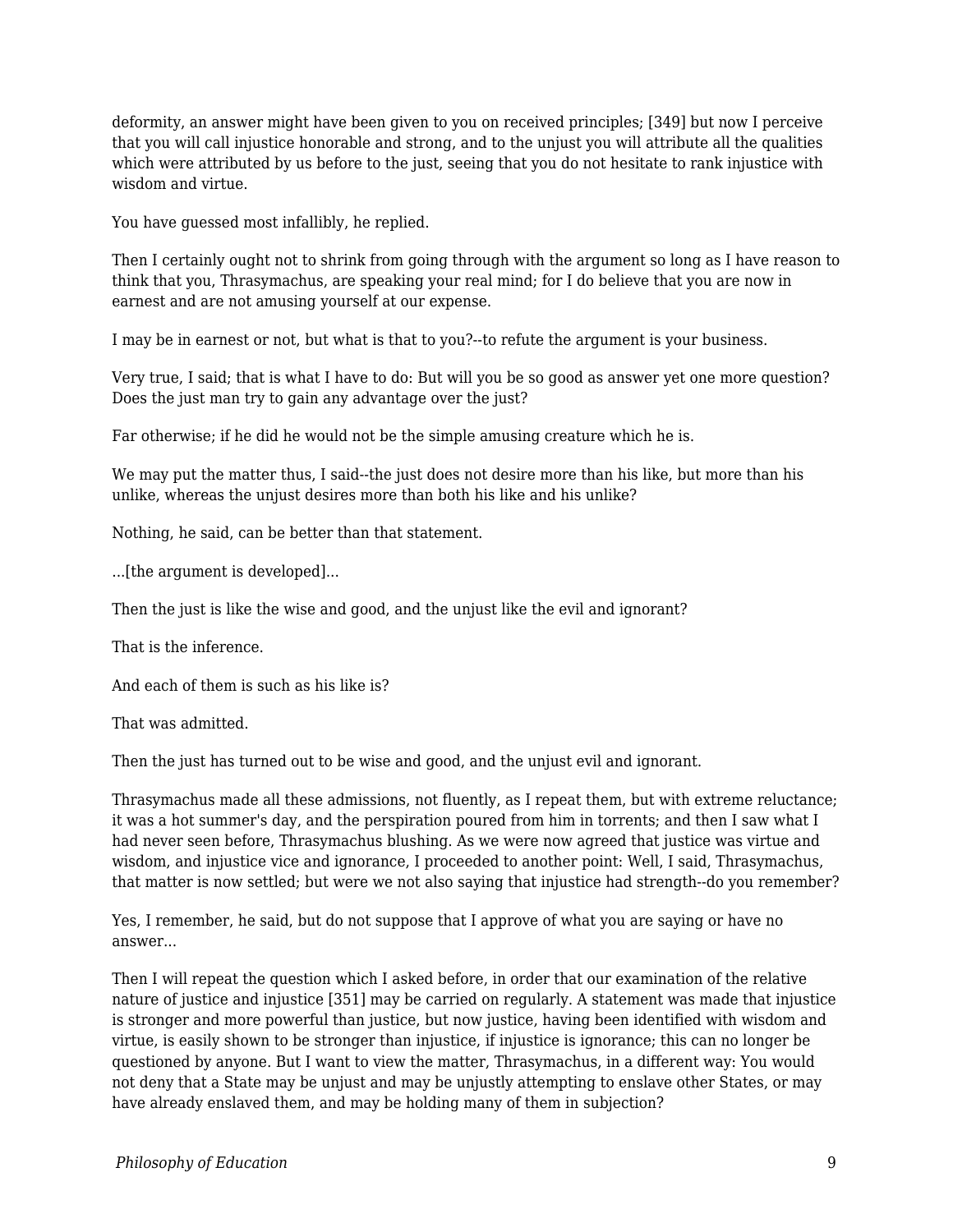True, he replied; and I will add that the best and most perfectly unjust State will be most likely to do so.

...I should like to know also whether injustice, having this tendency to arouse hatred, wherever existing, among slaves or among freemen, will not make them hate one another and set them at variance and render them incapable of common action?

## Certainly.

And even if injustice be found in two only, will they not quarrel and fight, and become enemies to one another and to the just?

#### They will....

Yet is not the power which injustice exercises of such a nature that wherever she takes up her abode, whether in a city, in an army, [352] in a family, or in any other body, that body is, to begin with, rendered incapable of united action by reason of sedition and distraction? and does it not become its own enemy and at variance with all that opposes it, and with the just? Is not this the case?

### Yes, certainly.

And is not injustice equally fatal when existing in a single person--in the first place rendering him incapable of action because he is not at unity with himself, and in the second place making him an enemy to himself and the just? Is not that true, Thrasymachus?

#### Yes....

Well, then, proceed with your answers, and let me have the remainder of my repast. For we have already shown that the just are clearly wiser and better and abler than the unjust, and that the unjust are incapable of common action; nay, more, that to speak as we did of men who are evil acting at any time vigorously together, is not strictly true, for, if they had been perfectly evil, they would have laid hands upon one another; but it is evident that there must have been some remnant of justice in them, which enabled them to combine; if there had not been they would have injured one another as well as their victims; they were but half-villains in their enterprises; for had they been whole villains, and utterly unjust, they would have been utterly incapable of action. That, as I believe, is the truth of the matter, and not what you said at first. But whether the just have a better and happier life than the unjust is a further question which we also proposed to consider. I think that they have, and for the reasons which I have given; but still I should like to examine further, for no light matter is at stake, nothing less than the rule of human life.

#### Proceed.

... Well; and has not the soul an end which nothing else can fulfil? for example, to superintend and command and deliberate and the like. Are not these functions proper to the soul, and can they rightly be assigned to any other?

#### To no other.

... Then an evil soul must necessarily be an evil ruler and superintendent, and the good soul a good ruler?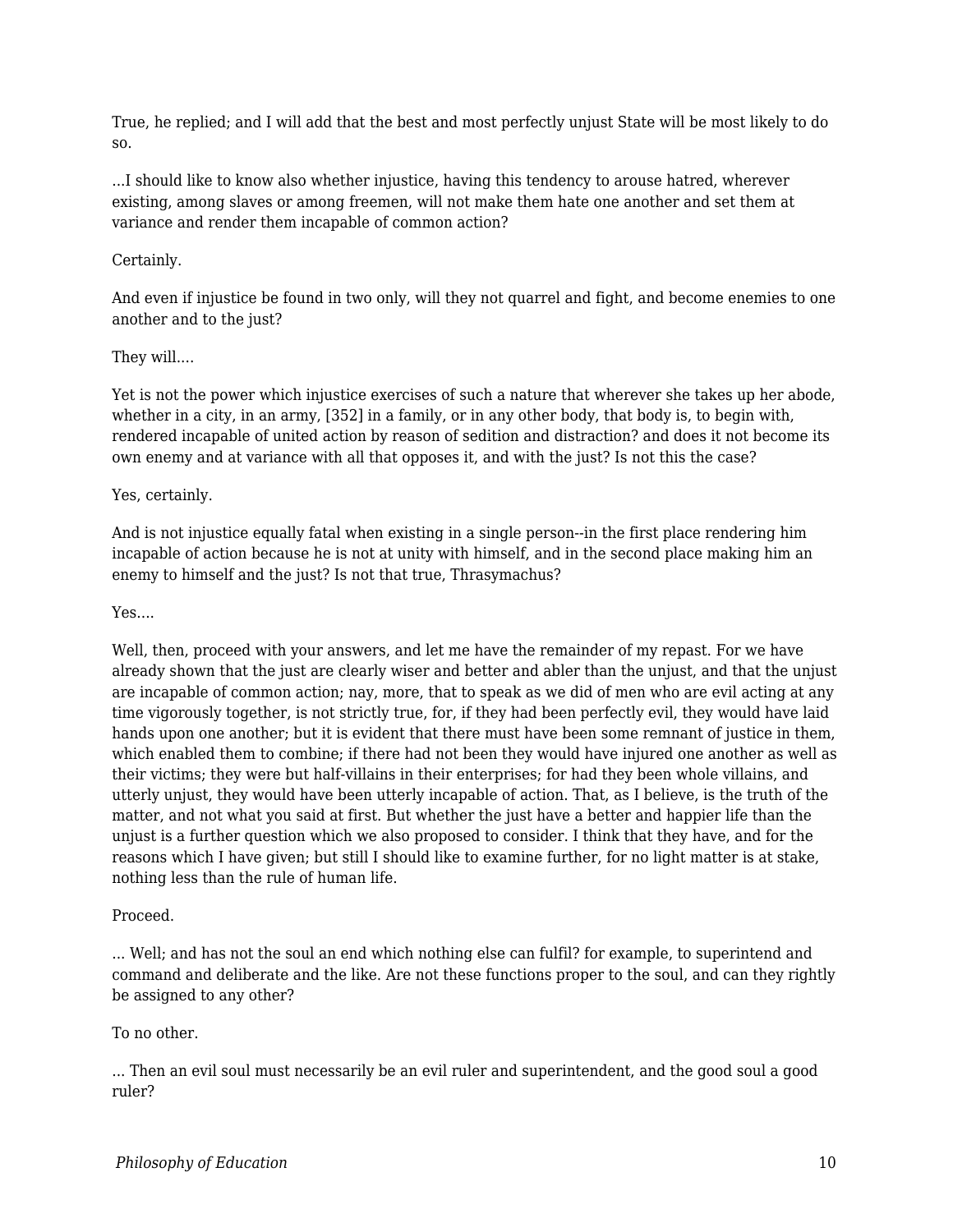Yes, necessarily.

And we have admitted that justice is the excellence of the soul, and injustice the defect of the soul?

That has been admitted.

Then the just soul and the just man will live well, and the unjust man will live ill?

That is what your argument proves.

[354] And he who lives well is blessed and happy, and he who lives ill the reverse of happy?

Certainly.

Then the just is happy, and the unjust miserable?

So be it.

But happiness, and not misery, is profitable?

Of course.

Then, my blessed Thrasymachus, injustice can never be more profitable than justice.

Let this, Socrates, he said, be your entertainment at the Bendidea.

For which I am indebted to you, I said, now that you have grown gentle toward me and have left off scolding. Nevertheless, I have not been well entertained; but that was my own fault and not yours. As an epicure snatches a taste of every dish which is successively brought to table, he not having allowed himself time to enjoy the one before, so have I gone from one subject to another without having discovered what I sought at first, the nature of justice. I left that inquiry and turned away to consider whether justice is virtue and wisdom, or evil and folly; and when there arose a further question about the comparative advantages of justice and injustice, I could not refrain from passing on to that. And the result of the whole discussion has been that I know nothing at all. For I know not what justice is, and therefore I am not likely to know whether it is or is not a virtue, nor can I say whether the just man is happy or unhappy.